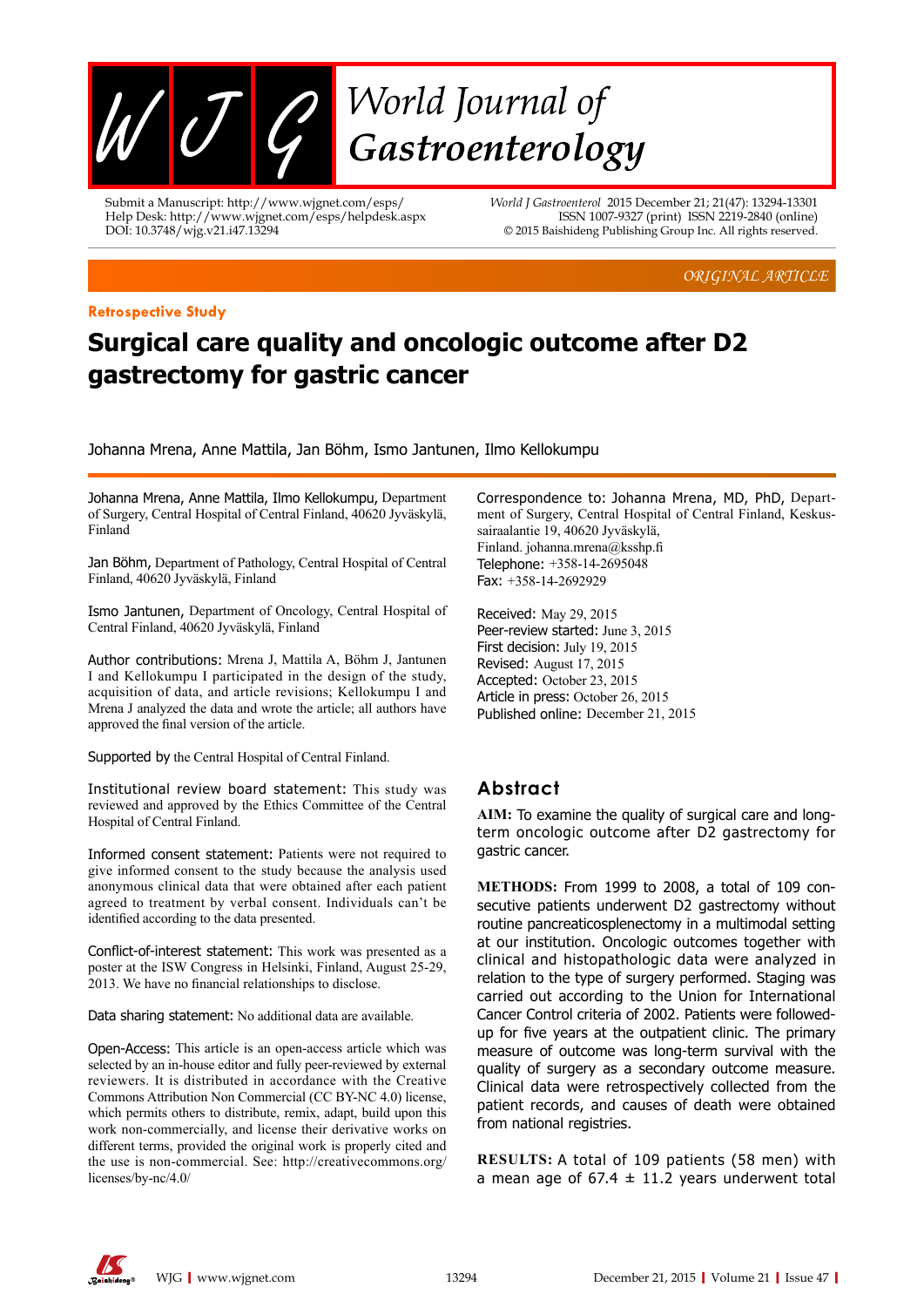gastrectomy or gastric resection with D2 lymph node dissection. The tumor stage distribution was as follows: stage Ⅰ, (27/109) 24.8%; stage Ⅱ, (31/109) 28.4%; stage Ⅲ, (41/109) 37.6%; and stage Ⅳ, (10/109) 9.2%. Forty patients (36.7%) received chemotherapy or chemoradiotherapy. The five-year overall survival rate for all 109 patients was 45.0%, and was 47.1% for the 104 patients treated with curative R0 resection. The five-year disease-specific survival rates were 53.0% and 55.8%, respectively. In a multivariate analysis, body mass index and tumor stage were independent prognostic factors for overall survival (both  $P < 0.01$ ), whereas body mass index, tumor stage, tumor site, Lauren classification, and lymph node invasion were prognostic factors for cancer-specific survival (all  $P < 0.05$ ). Postoperative 30-d mortality was 1.8% and 30-d, surgical (including three anastomotic leaks, two of which were treated conservatively), and general morbidities were 26.6%, 12.8%, and 14.7%, respectively.

**CONCLUSION:** D2 dissection is a safe surgical option for gastric cancer, providing quality surgical care and long-term oncologic outcomes that are in line with current Western standards.

**Key words:** Gastric cancer; Quality of care; Survival; Gastric surgery; Clinical practice

**© The Author(s) 2015.** Published by Baishideng Publishing Group Inc. All rights reserved.

**Core tip:** Gastric cancer remains one of the most lethal malignancies worldwide. Although radical surgery with adequate lymphadenectomy is the cornerstone of curative treatment, whether D2 lymphadenectomy is applicable in Western hospitals is not clear, despite the low reported morbidity and mortality rates and survival benefit. This single-center study of 109 patients demonstrates that D2 lymphadenectomy can be performed with relatively low mortality (1.8%) and morbidity (26.6%). Five-year survival rates were 45.0% (overall) and 53.0% (disease-specific). Therefore, D2 gastrectomy can be considered as a safe surgical option for gastric cancer.

Mrena J, Mattila A, Böhm J, Jantunen I, Kellokumpu I. Surgical care quality and oncologic outcome after D2 gastrectomy for gastric cancer. *World J Gastroenterol* 2015; 21(47): 13294-13301 Available from: URL: http://www.wjgnet.com/1007-9327/full/ v21/i47/13294.htm DOI: http://dx.doi.org/10.3748/wjg.v21. i47.13294

### **INTRODUCTION**

Gastric cancer is the sixth most common cancer and the third leading cause of cancer-related death worldwide $[1,2]$ . The cornerstone of treatment involves adequate surgery, though it is not curative, as most patients present with advanced disease. As nodal involvement is indicative of a poor prognosis, more aggressive surgical approaches with lymph node removal have gained popularity $[3]$ . D2 lymph node dissection is currently the gold standard in gastric cancer surgery in Asia with regard to long-term survival and local recurrence<sup>[4]</sup>. In the Western world, however, the role of D2 lymphadenectomy for the treatment of gastric cancer is controversial $[5,6]$ .

Large European randomized studies report higher mortality and morbidity with no survival benefit from D2 dissection with splenic and/or pancreatic resection compared to D1 dissection<sup>[7,8]</sup>. However, an Italian study found similar rates of postoperative complications (18% *vs* 12%) and mortality (2% *vs* 3%) when comparing D2 (with preservation of the spleen and pancreas) and D1 dissections<sup>[9]</sup>. Another small single-center randomized trial comparing D1 and D3 (current D2) dissections showed a better overall survival after D2/3 dissection, but no significant difference in disease-specific survival<sup>[10]</sup>. Finally, a Japanese randomized trial showed that extended D2 dissection with removal of para-aortic lymph nodes did not improve survival compared with standard D2 dissection $[11]$ .

D2 lymphadenectomy with preservation of the spleen and pancreas is now regarded as the standard surgical technique for locally advanced gastric cancer. Patient outcome has been further improved by the centralization of procedures to experienced highvolume units and the use multimodal treatments<sup>[12]</sup>, such as chemotherapy and/or radiotherapy. An American study using postoperative chemoradiation<sup>[13]</sup> and European studies using pre- and postoperative chemotherapy<sup>[14,15]</sup> have shown improved survival with adjuvant therapies. Furthermore, a recent metaanalysis showed that adjuvant chemotherapy based on 5-fluorouracil (FU) regimens was associated with improved survival compared to surgery alone $[16]$ . However, whether to use pre- and postoperative chemotherapy, postoperative chemoradiotherapy, or adjuvant chemotherapy remains unclear.

Due to the availability of multiple individually tailored treatment options, it is important to monitor the quality of care, which also affects outcomes. In Finland, for example, there is no national quality audit for gastric cancer. Therefore, the aim of this study was to assess the long-term oncologic outcome and quality of surgical care for patients who underwent D2 gastrectomy at our institution between 1998 and 2008.

## **MATERIALS AND METHODS**

#### *Patients*

This study examined 109 consecutive patients with histologically proven gastric adenocarcinoma that underwent D2 gastrectomy with curative intent at the Central Hospital of Central Finland in Jyväskylä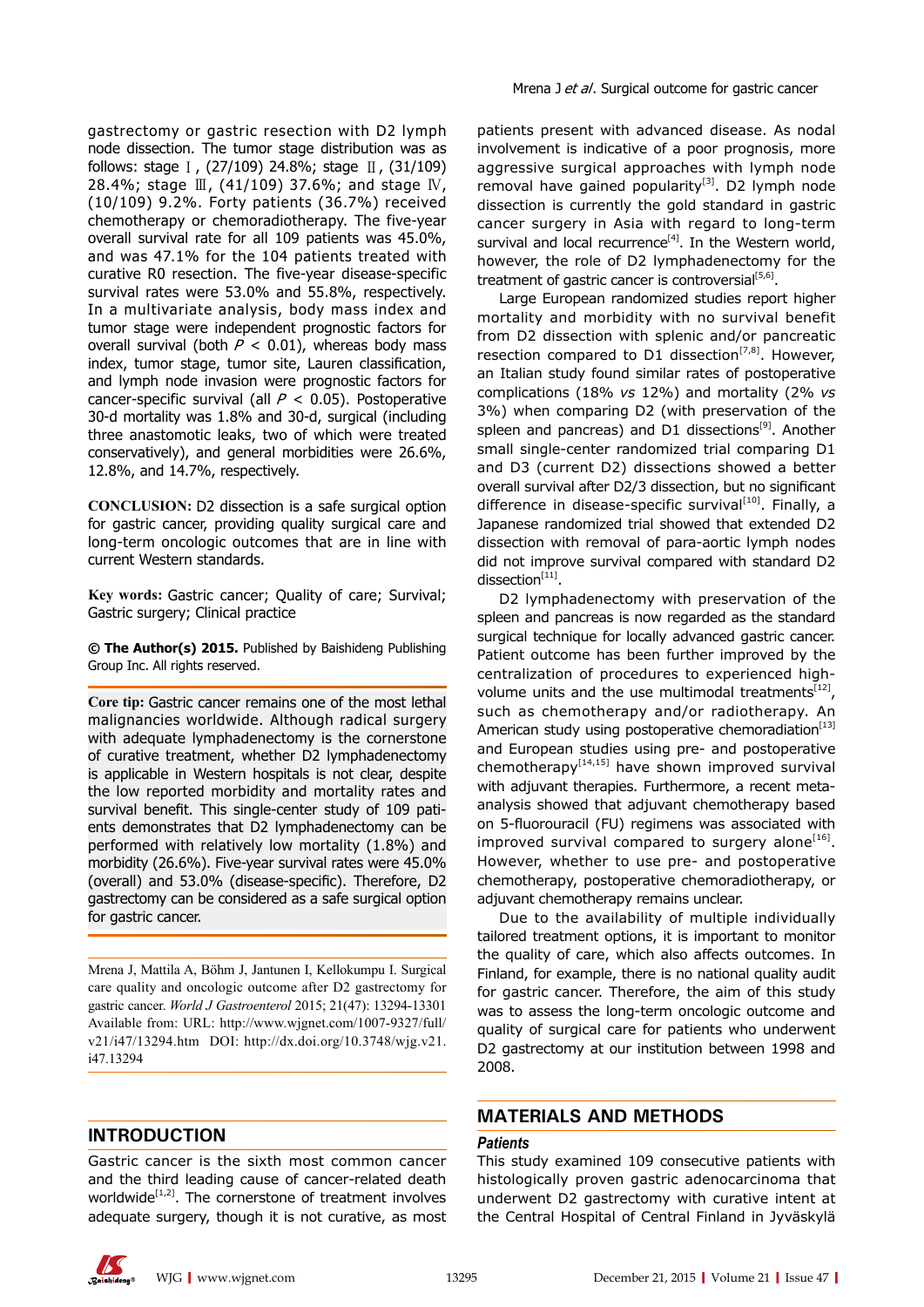#### Mrena J et al. Surgical outcome for gastric cancer

#### Table 1 Baseline characteristics  $(n = 109)$

| Characteristic<br>n(%)<br>Male gender<br>51 $(46.8)$<br>Body mass index $(kg/m2)$ , mean (SD)<br>25.6(4.9)<br>ASA score III-IV<br>67(61.5)<br>Tumor site<br>Upper<br>21 (19.3)<br>Middle<br>43 (39.4)<br>38 (34.9)<br>Lower<br>All levels<br>7(6.4)<br>UICC tumor stage<br>$\mathbf{I}$<br>27(24.8)<br>$\Pi$<br>31(28.4)<br>41 (37.6)<br>Ш<br>10(9.2)<br>IV<br>Tumor type<br>Intestinal<br>50(45.9)<br>Diffuse<br>56(51.4)<br>Mixed<br>3(2.8)<br>Lymph node invasion<br>No<br>45 (41.2)<br>Yes<br>64 (58.7)<br>Type of surgery<br>Total gastrectomy<br>103 (94.5)<br>Subtotal gastric resection<br>6(5.5)<br>D2-lymph node dissection<br>109 (100)<br>Splenectomy<br>48 (44.0)<br>Cholecystectomy<br>19 (17.4)<br>Additional organ resection due to cancer invasion<br>10(9.2)<br>Radicality<br>R <sub>0</sub><br>104 (95.4) |                                |  |
|------------------------------------------------------------------------------------------------------------------------------------------------------------------------------------------------------------------------------------------------------------------------------------------------------------------------------------------------------------------------------------------------------------------------------------------------------------------------------------------------------------------------------------------------------------------------------------------------------------------------------------------------------------------------------------------------------------------------------------------------------------------------------------------------------------------------------|--------------------------------|--|
|                                                                                                                                                                                                                                                                                                                                                                                                                                                                                                                                                                                                                                                                                                                                                                                                                              |                                |  |
|                                                                                                                                                                                                                                                                                                                                                                                                                                                                                                                                                                                                                                                                                                                                                                                                                              |                                |  |
|                                                                                                                                                                                                                                                                                                                                                                                                                                                                                                                                                                                                                                                                                                                                                                                                                              |                                |  |
|                                                                                                                                                                                                                                                                                                                                                                                                                                                                                                                                                                                                                                                                                                                                                                                                                              |                                |  |
|                                                                                                                                                                                                                                                                                                                                                                                                                                                                                                                                                                                                                                                                                                                                                                                                                              |                                |  |
|                                                                                                                                                                                                                                                                                                                                                                                                                                                                                                                                                                                                                                                                                                                                                                                                                              |                                |  |
|                                                                                                                                                                                                                                                                                                                                                                                                                                                                                                                                                                                                                                                                                                                                                                                                                              |                                |  |
|                                                                                                                                                                                                                                                                                                                                                                                                                                                                                                                                                                                                                                                                                                                                                                                                                              |                                |  |
|                                                                                                                                                                                                                                                                                                                                                                                                                                                                                                                                                                                                                                                                                                                                                                                                                              |                                |  |
|                                                                                                                                                                                                                                                                                                                                                                                                                                                                                                                                                                                                                                                                                                                                                                                                                              |                                |  |
|                                                                                                                                                                                                                                                                                                                                                                                                                                                                                                                                                                                                                                                                                                                                                                                                                              |                                |  |
|                                                                                                                                                                                                                                                                                                                                                                                                                                                                                                                                                                                                                                                                                                                                                                                                                              |                                |  |
|                                                                                                                                                                                                                                                                                                                                                                                                                                                                                                                                                                                                                                                                                                                                                                                                                              |                                |  |
|                                                                                                                                                                                                                                                                                                                                                                                                                                                                                                                                                                                                                                                                                                                                                                                                                              |                                |  |
|                                                                                                                                                                                                                                                                                                                                                                                                                                                                                                                                                                                                                                                                                                                                                                                                                              |                                |  |
|                                                                                                                                                                                                                                                                                                                                                                                                                                                                                                                                                                                                                                                                                                                                                                                                                              |                                |  |
|                                                                                                                                                                                                                                                                                                                                                                                                                                                                                                                                                                                                                                                                                                                                                                                                                              |                                |  |
|                                                                                                                                                                                                                                                                                                                                                                                                                                                                                                                                                                                                                                                                                                                                                                                                                              |                                |  |
|                                                                                                                                                                                                                                                                                                                                                                                                                                                                                                                                                                                                                                                                                                                                                                                                                              |                                |  |
|                                                                                                                                                                                                                                                                                                                                                                                                                                                                                                                                                                                                                                                                                                                                                                                                                              |                                |  |
|                                                                                                                                                                                                                                                                                                                                                                                                                                                                                                                                                                                                                                                                                                                                                                                                                              |                                |  |
|                                                                                                                                                                                                                                                                                                                                                                                                                                                                                                                                                                                                                                                                                                                                                                                                                              |                                |  |
|                                                                                                                                                                                                                                                                                                                                                                                                                                                                                                                                                                                                                                                                                                                                                                                                                              |                                |  |
|                                                                                                                                                                                                                                                                                                                                                                                                                                                                                                                                                                                                                                                                                                                                                                                                                              |                                |  |
|                                                                                                                                                                                                                                                                                                                                                                                                                                                                                                                                                                                                                                                                                                                                                                                                                              |                                |  |
|                                                                                                                                                                                                                                                                                                                                                                                                                                                                                                                                                                                                                                                                                                                                                                                                                              |                                |  |
|                                                                                                                                                                                                                                                                                                                                                                                                                                                                                                                                                                                                                                                                                                                                                                                                                              |                                |  |
|                                                                                                                                                                                                                                                                                                                                                                                                                                                                                                                                                                                                                                                                                                                                                                                                                              |                                |  |
|                                                                                                                                                                                                                                                                                                                                                                                                                                                                                                                                                                                                                                                                                                                                                                                                                              |                                |  |
|                                                                                                                                                                                                                                                                                                                                                                                                                                                                                                                                                                                                                                                                                                                                                                                                                              |                                |  |
|                                                                                                                                                                                                                                                                                                                                                                                                                                                                                                                                                                                                                                                                                                                                                                                                                              | Neoadjuvant/adjuvant treatment |  |
| Nο<br>69 (63.3)                                                                                                                                                                                                                                                                                                                                                                                                                                                                                                                                                                                                                                                                                                                                                                                                              |                                |  |
| Neoadjuvant chemoradiotherapy<br>2(1.8)                                                                                                                                                                                                                                                                                                                                                                                                                                                                                                                                                                                                                                                                                                                                                                                      |                                |  |
| Adjuvant chemotherapy<br>26(23.9)                                                                                                                                                                                                                                                                                                                                                                                                                                                                                                                                                                                                                                                                                                                                                                                            |                                |  |
| Adjuvant chemoradiotherapy<br>12(11.0)                                                                                                                                                                                                                                                                                                                                                                                                                                                                                                                                                                                                                                                                                                                                                                                       |                                |  |

ASA: American Society of Anesthesiologists; UICC: Union for International Cancer Control.

between January 1998 and December 2008. Preoperative diagnosis and staging was performed *via* endoscopy and thoracoabdominal CT; laparoscopic staging was not routinely conducted during the study period. Clinical and follow-up patient data were collected retrospectively. Patients who underwent other surgical procedures (D1 dissection or palliative resections) were excluded. The study was approved by the ethics committee of the Central Hospital of Central Finland.

#### *Surgical treatment*

D2 lymph node dissections were conducted by senior upper gastrointestinal surgeons who also performed hepatobiliary and pancreatic surgeries. Resection of the pancreas was performed only when invasion by the gastric cancer was suspected. Indications for splenectomy were gastric carcinomas of the greater curvature in the upper and middle part of the stomach. Cholecystectomy was performed routinely, and additional organ resections were performed when deemed appropriate. The nodal dissection of the removed surgical specimen was performed by surgeons on the bench in the operating room in a standardized fashion following the JRSGC classification system $^{[17]}$ . R0 gastric resection was defined by the following parameters: negative resection margins, en bloc resection of adherent organs, and en bloc resection of the greater and lesser omentum.

Perioperative care during the study period included the assessment and optimization of medical risk factors, thromboprophylaxis with low-molecular-weight heparin and elastic stockings, prophylactic antibiotics, standard anesthesia with epidural analgesia, avoidance of hypothermia, and increased oxygen concentrations. Nasogastric tubes were removed in the operation theatre.

#### *Pathology*

Tumors were staged by pathologists according to the 2002 Union for International Cancer Control/Tumornode-metastasis categories<sup>[18]</sup>. Lymph node ratios were defined as the proportion of metastatic lymph nodes from the total number studied, and classified as follows: ratio, 0%, 1%-9%, 10%-25%, and >  $25\%$ <sup>[19]</sup>. The histopathologic tumor type was evaluated according to Lauren classification<sup>[20]</sup>.

#### *Neoadjuvant treatment and adjuvant chemotherapy*

A selective approach for neoadjuvant and adjuvant oncologic treatments was used. Adjuvant postoperative chemotherapy consisted of FU-based regimens combined with epirubicin and cisplatin or oxaliplatin. Chemoradiotherapy (40-45 Gy and FU or capecitabine) was generally used in the postoperative setting, but two patients received preoperative chemoradiation (Table 1). None of the patients had perioperative chemotherapy<sup>[14,15]</sup>.

#### *Follow-up*

Patients were followed at the surgical outpatient clinic every six months for two years, and then once a year for up to five years from the operation. Tumor recurrence was defined as a recurrent tumor in the tumor bed or distant organs and diagnosed by CT, magnetic resonance imaging, or endoscopy. Histopathologic confirmation was not mandatory. The end of follow-up was June 30, 2014. The causes of death were obtained from the National Cause of Death Registry.

#### *Statistical analysis*

Statistical analyses were conducted using SPSS (version 15.0 for Windows; SPPS Inc., Chicago, IL, United States) and STATA (version 11; StatCorp LP, College Station, TX, United States) software. Results are given as mean  $\pm$  SD or median (interquartile range). Pearson's  $\chi^2$  or Fisher's exact tests were used to compare frequencies, and Student's *t* and Mann-Whitney *U* tests were used for continuous variables. The Kaplan-Meier method was used to calculate the

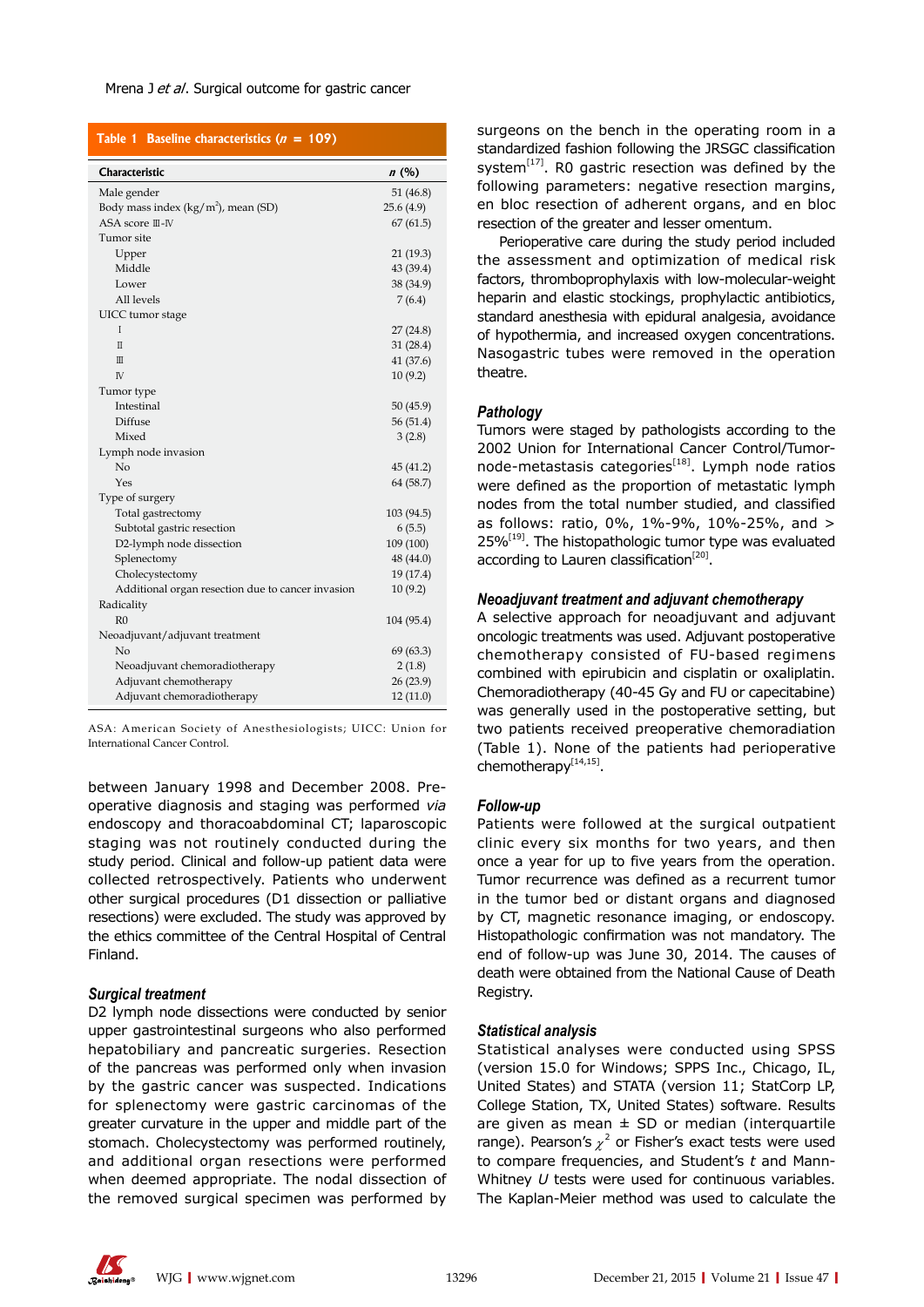

**Figure 1 Overall survival rates by tumor stage.**

survival, and the differences between groups were compared with the log-rank test. Survival times were calculated from the date of surgery until the time of death or the end of follow-up. Factors affecting survival were analyzed with univariate and multivariate Cox proportional hazards regression models; only variables with *P* < 0.20 were entered in the multivariate analysis. All statistical tests were two-sided, with a *P* < 0.05 considered as statistically significant.

# **RESULTS**

#### *Baseline characteristics*

Baseline patient and tumor characteristics are shown in Table 1. A total of 109 patients with a mean age of 67.4 ± 11.2 years (median, 69 years; range: 59-77 years) underwent total gastrectomy or subtotal gastric resection with D2 lymph node dissection; 5/109 (4.6%) patients had residual microscopic disease upon histopathologic examination. Ten patients received multivisceral resections for locally invasive or metastatic disease, including resection of the colon (*n*  = 2), pancreas (*n* = 1), liver (*n* = 1), esophagus (*n* = 2), kidney (*n* = 2), and ovaries (*n* = 2).

#### *Survival*

The overall median follow-up time was 3.3 (1.5-5.1) years, and 9.1 (7.9-12.3) years for the 37 surviving patients. No patients were lost to follow-up. The five- and 10-year overall survival rates were 45.0% [95%CI: 35.5%-54.0%] and 32.9% (95%CI: 23.9%-42.2%), respectively. The five- and 10-year disease-specific survival rates were 53.0% (95%CI: 42.7%-62.3%) and 47.8% (95%CI: 37.4%-57.5%). For the 104 patients with R0 resection, the five- and 10-year overall survival rates were 47.1% (95%CI:

37.3%-56.3%) and 34.5% (95%CI: 25.1%-44.0%) and disease-specific survival rates were 55.8% (95%CI: 45.2%-65.2%) and 50.3% (95%CI: 39.5%-60.2t), respectively. For tumor stages Ⅰ, Ⅱ, and Ⅲ, the five-year overall survival rates were 81.5% (95%CI: 61.1%-91.8%), 61.3% (95%CI: 40.5%-74.0%), and 17.1% (95%CI: 7.3%-29.3%) (Figure 1), and disease-specific survival rates were 95.8% (95%CI: 73.9%-99.4%), 63.8% (95%CI: 44.2%-78.1%), and 22.6% (95%CI: 10.4%-37.7%), respectively.

#### *Factors influencing survival*

Univariate and multivariate analyses were performed to identify prognostic factors of overall and cancerspecific survival. The results of the univariate analysis are shown in Table 2. In the multivariate analysis, body mass index (BMI) and tumor stage were the independent prognostic factors of overall survival (both  $P < 0.01$ ), and BMI, tumor stage, tumor site, lymph node invasion, and Lauren's classification (intestinal *vs* diffuse) were independent prognostic factors of cancerspecific survival (all  $P < 0.05$ ). Of note, significantly more patients with BMI  $<$  25 had metastatic lymph nodes than those with BMI > 25 (67.9% *vs* 49.1%, *P*   $< 0.05$ ).

#### *Quality of surgical care*

The parameters reflecting the quality of care are shown in Table 3. Overall 30-d mortality was 1.8%, including one death from cerebral stroke and one from severe pneumonia. The overall complication rate was 26.6% (29/109) with 12.8% surgical and 14.7% general morbidity rates. The 30-d reoperation rate was 3.7% due to postoperative hemorrhage (*n* = 1), pleural empyema (*n* = 1), esophagojejunal anastomotic leak in a cirrhotic patient  $(n = 1)$ , and colon obstruction  $(n = 1)$ . The median postoperative hospital stay was 10 (8-12) d. Seven patients had a late reoperation because of bowel obstruction caused by locoregional recurrence or intra-abdominal carcinosis.

## **DISCUSSION**

The treatment of gastric cancer is complex and has evolved from surgical management to a multidisciplinary model $[12]$ . Consequently, overall fiveyear survival rates across all tumor stages range from 33%-47% as reported in European randomized trials<sup>[7,8]</sup>. In the present cohort of patients undergoing D2 gastrectomy for gastric cancer without routine pancreaticosplenectomy and multimodal treatment, the five-year overall and cancer-specific survival rates were 45% and 53%, and slightly higher, at 47% and 56%, respectively, for those having R0 resection. Asian studies have reported higher survival rates ranging from 59% up to 70% depending on the extent of lymphadenectomy, with minor survival benefit gained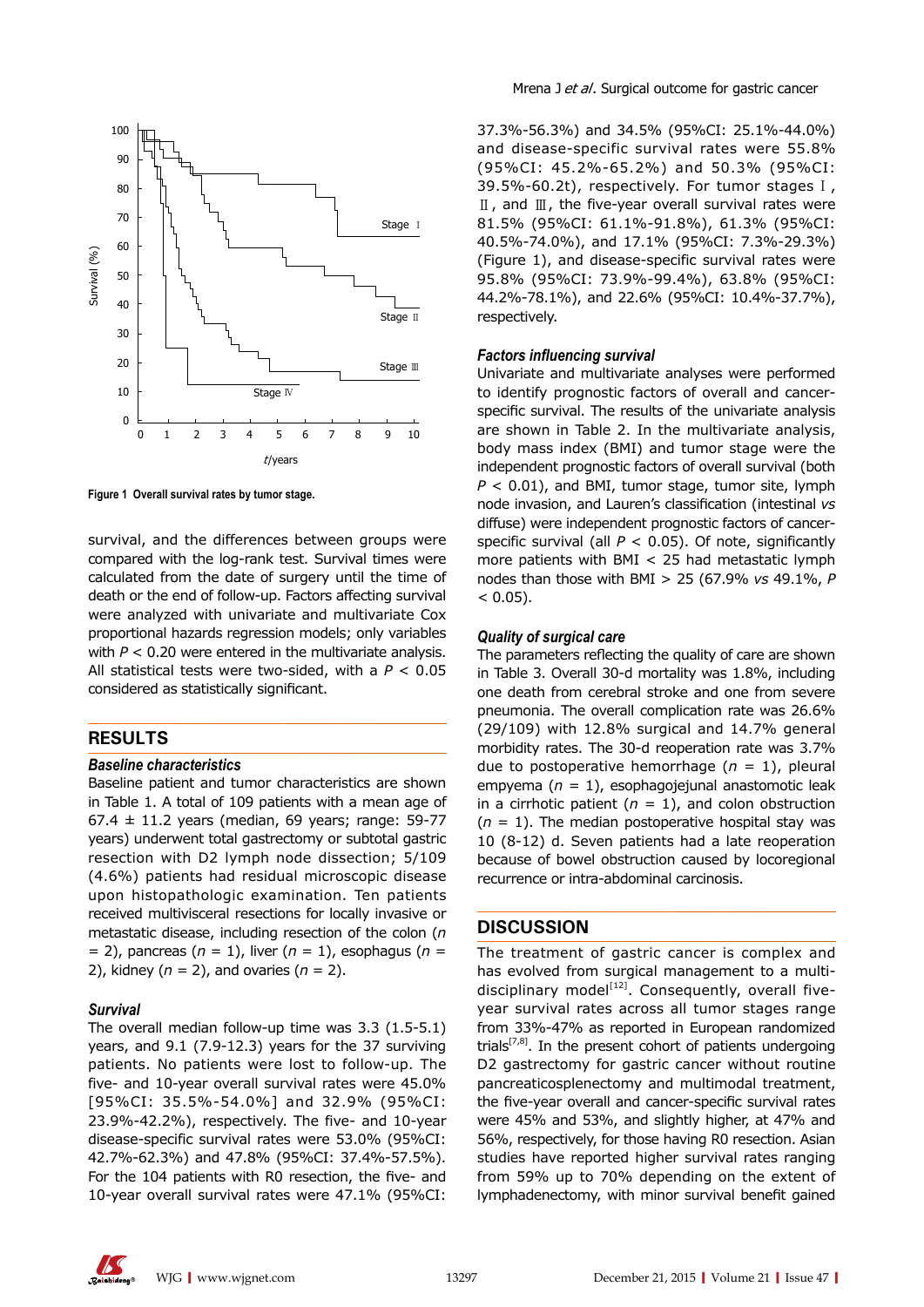#### Mrena J et al. Surgical outcome for gastric cancer

| Table 2 Univariate analyses of prognostic factors for five-year survival ( $n = 109$ ) |  |  |  |  |
|----------------------------------------------------------------------------------------|--|--|--|--|
|                                                                                        |  |  |  |  |

| <b>Variables</b>                |                 | <b>OS</b>           |                   | <b>DSS</b>      |                      |                   |
|---------------------------------|-----------------|---------------------|-------------------|-----------------|----------------------|-------------------|
|                                 | Events/patients | <b>HR (95%CI)</b>   | $P$ value         | Events/patients | <b>HR (95%CI)</b>    | $P$ value         |
| Age $(yr)$                      |                 |                     | $0.15^1$          |                 |                      | $0.72^1$          |
| < 60                            | 16/29           | $\mathbf{1}$        |                   | 13/29           | $\mathbf{1}$         |                   |
| 60-75                           | 31/47           | $1.33(0.73 - 2.44)$ |                   | 23/47           | $1.22(0.62 - 2.42)$  |                   |
| $>75$                           | 25/33           | $1.59(0.85-2.97)$   |                   | 15/33           | $1.23(0.54-2.79)$    |                   |
| Sex                             |                 |                     | 0.83              |                 |                      | 0.67              |
| Male                            | 34/51           | $\mathbf{1}$        |                   | 26/51           | $\mathbf{1}$         |                   |
| Female                          | 38/58           | $1.05(0.66 - 1.67)$ |                   | 25/58           | $0.89(0.51-1.54)$    |                   |
| BMI $(kg/m^2)$                  |                 |                     | 0.02              |                 |                      | 0.01              |
| < 25                            | 43/56           | $\mathbf{1}$        |                   | 33/56           | $\mathbf{1}$         |                   |
| $>25$                           | 29/53           | $0.56(0.35-0.90)$   |                   | 18/53           | $0.47(0.27-0.84)$    |                   |
| <b>ASA</b>                      |                 |                     | 0.61              |                 |                      | 0.43              |
| $I-I$                           | 25/42           | $\mathbf{1}$        |                   | 22/42           | $\mathbf{1}$         |                   |
| $III - IV$                      | 47/67           | $1.13(0.70-1.85)$   |                   | 29/67           | $0.80(0.46-1.39)$    |                   |
| Operation type                  |                 |                     | 0.05              |                 |                      | 0.04 <sup>1</sup> |
| D2                              | 27/51           | $\mathbf{1}$        |                   | 20/51           | $\mathbf{1}$         |                   |
| $D2 + s$ plenectomy             | 38/48           | $1.59(0.97-2.61)$   |                   | 24/48           | $1.44(0.81 - 2.56)$  |                   |
| $D2$ + adjacent organ resection | 7/10            | $1.80(0.78-4.16)$   |                   | 7/10            | 3.67 (1.25-10.80)    |                   |
| Radicality                      |                 |                     | 0.02              |                 |                      | ${}_{0.01}$       |
| R <sub>0</sub>                  | 67/104          | $\mathbf{1}$        |                   | 46/104          | $\mathbf{1}$         |                   |
| R1                              | 5/5             | $3.18(1.24 - 8.14)$ |                   | 5/5             | 4.43 (1.69-11.59)    |                   |
| Neoadjuvant/adjuvant therapy    |                 |                     | $0.02^1$          |                 |                      | $\leq 0.01^1$     |
| N <sub>o</sub>                  | 41/69           | $\mathbf{1}$        |                   | 20/69           | $\mathbf{1}$         |                   |
| Neoadjuvant                     | 1/2             | $0.75(0.10-5.48)$   |                   | 1/2             | $1.53(0.21 - 11.40)$ |                   |
| Adjuvant                        | 30/38           | $1.82(1.13-2.93)$   |                   | 30/38           | $3.55(2.01-6.28)$    |                   |
| Tumor site                      |                 |                     | 0.07 <sup>1</sup> |                 |                      | $\leq 0.01^1$     |
| Upper third                     | 14/21           | $\mathbf{1}$        |                   | 8/21            | $\mathbf{1}$         |                   |
| Middle third                    | 26/43           | $0.91(0.48-1.75)$   |                   | 15/43           | $0.95(0.40-2.25)$    |                   |
| Lower third                     | 25/38           | $1.04(0.54 - 2.01)$ |                   | 21/38           | $1.54(0.68-3.48)$    |                   |
| All levels                      | 7/7             | $2.87(1.14 - 7.21)$ |                   | 7/7             | 4.74 (1.70-13.23)    |                   |
| Tumor stage                     |                 |                     | $\leq 0.01^1$     |                 |                      | 0.03 <sup>1</sup> |
| $\mathbf I$                     | 13/38           | $\mathbf{1}$        |                   | 4/38            | $\mathbf{1}$         |                   |
| $\rm{II}$                       | 19/27           | $2.98(1.47-6.05)$   |                   | 12/27           | 5.96 (1.92-18.50)    |                   |
| $\scriptstyle\rm III$           | 31/34           | 5.99 (3.09-11.62)   |                   | 26/34           | 15.34 (5.30-44.38)   |                   |
| $\mathbb{N}$                    | 9/10            | 10.15 (4.18-24.66)  |                   | 9/10            | 30.67 (9.17-102.65)  |                   |
| Lauren classification           |                 |                     | 0.66              |                 |                      | 0.03              |
| Intestinal                      | 34/50           | $\mathbf{1}$        |                   | 18/50           | $\mathbf{1}$         |                   |
| Diffuse <sup>2</sup>            | 38/59           | $1.11(0.66 - 1.77)$ |                   | 33/59           | $1.87(1.05-3.33)$    |                   |
| Lymph node invasion             |                 |                     |                   |                 |                      | ${}_{0.01}$       |
| N <sub>o</sub>                  | 20/45           | $\mathbf{1}$        |                   | 9/45            | $\mathbf{1}$         |                   |
| Yes                             | 52/64           | 2.90 (1.72-4.89)    |                   | 42/64           | 4.95 (2.40-10.23)    |                   |
| Lymph node ratio (%)            |                 |                     | $\leq 0.01^1$     |                 |                      | ${}_{0.01}$       |
| $\mathbf{0}$                    | 20/45           | $\mathbf{1}$        |                   | 9/45            | $\mathbf{1}$         |                   |
| $1-9$                           | 9/15            | $1.88(0.85-4.14)$   |                   | 7/15            | $3.03(1.12-8.16)$    |                   |
| $10 - 25$                       | 16/20           | 2.69 (1.37-5.28)    |                   | 12/20           | 4.11 (1.70-9.95)     |                   |
| > 25                            | 27/29           | 3.74 (2.09-6.70)    |                   | 23/29           | 7.00 (3.22-15.20)    |                   |
|                                 |                 |                     |                   |                 |                      |                   |

<sup>1</sup>P for linearity; <sup>2</sup>Three mixed type tumors included. ASA: American Society of Anesthesiologists; BMI: Body mass index; DSS: Disease-specific survival; HR: Hazard ratio; OS: Overall survival.

by D3 or D4 lymphadenectomy compared with less radical dissection $^{[10,11,21]}$ .

Variability in survival rates among studies may, in part, depend upon tumor stage distribution, use of neoadjuvant and adjuvant treatments, and differences in the quality of the surgical care. The reported fiveyear survival rates for curative surgical resection ranges from 60%-90% for patients with stage Ⅰ, 30%-50% for patients with stage Ⅱ disease, and 10%-25% for patients with stage Ⅲ disease<sup>[22]</sup>, which is in line with what was observed in the present study. The results indicate that tumor stage and a BMI < 25 are predictive of overall survival, with additional

factors of tumor site, Lauren classification, and lymph node invasion predictive of cancer-free survival. Although the lymph node ratio is a prognostic tool that can be used to stratify patients with gastric cancer undergoing limited lymph node dissection and to reduce stage migration<sup>[19]</sup>, this was only a significant prognostic factor for survival in the univariate, but not multivariate, analysis in the present study.

Data from Asian studies show that D2 dissection provides better survival rates compared with D1 dissection<sup>[10,11,21]</sup>, and that a more extended lymphadenectomy does not improve survival. However, European randomized studies failed to demonstrate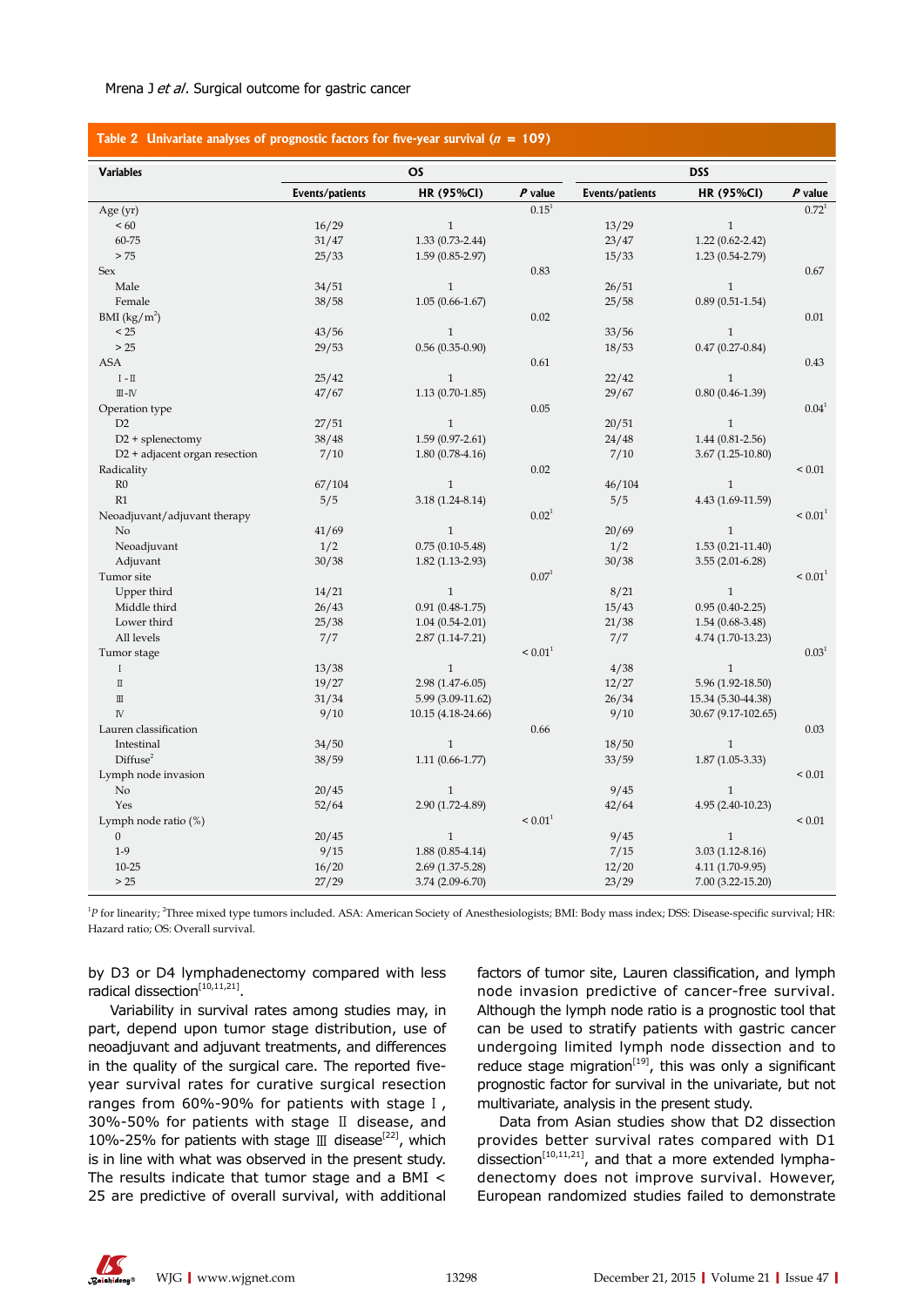| Table 3 Parameters reflecting the quality of care $(n = 109)$ |  |  |  |  |
|---------------------------------------------------------------|--|--|--|--|
|---------------------------------------------------------------|--|--|--|--|

| <b>Parameter</b>                                                | Value         |
|-----------------------------------------------------------------|---------------|
| Duration of surgery (min)                                       | 230 (200-255) |
| Operative blood loss (mL)                                       | 500 (300-900) |
| Hospital stay (d)                                               | $10(8-12)$    |
| Number of lymph nodes studied                                   | $19(11-25)$   |
| 30-d mortality                                                  | 2(1.8)        |
| 30-d morbidity $1$                                              | 29(26.6)      |
| General morbidity                                               |               |
| Cardiac                                                         | 1(0.9)        |
| Pleural effusion                                                | 8(7.3)        |
| Pneumonia                                                       | 3(1.8)        |
| Pleural empyema                                                 | 1(0.9)        |
| Urinary tract infection                                         | 2(1.8)        |
| Thromboembolism                                                 | 1(0.9)        |
| Cerebral infarction                                             | 1(0.9)        |
| Surgical morbidity                                              |               |
| Bleeding                                                        | 1(0.9)        |
| Anastomotic leak <sup>2</sup>                                   | 3(2.8)        |
| Abdominal abscess                                               | 7(6.4)        |
| Wound infection                                                 | 1(0.9)        |
| Common bile duct injury                                         | 1(0.9)        |
| <b>Bowel</b> obstruction                                        | 1(0.9)        |
| Dindo-Clavien classification <sup>[32]</sup> , severe morbidity | 9(8.3)        |
| Grade $\mathbb I$                                               | 3(2.8)        |
| Grade IV                                                        | 3(2.8)        |
| Grade V                                                         | 3(2.8)        |

<sup>1</sup>Figures are not additive because some patients had  $> 1$  complication; <sup>2</sup>Two of these were treated conservatively. Data are presented as median (IQR) or *n* (%).

any survival benefit from D2 over D1 dissection. Fiveyear survival rates were 35% (D1) and 33% (D2) in the MRC trial<sup>[7]</sup>, and 45% and 47%, respectively, in the Dutch trial<sup>[8]</sup>. This, in combination with high morbidity and mortality rates, has led to a reserved attitude against D2 surgery in Western centers. However, results from a 15-year follow-up of the Dutch trial showed a significant survival benefit for D2 without pancreaticosplenectomy compared to D1 (35% *vs*  $22\%$ )<sup>[8]</sup>. Moreover, a recent meta-analysis including eight randomized controlled trials with 2044 patients confirmed that there is no overall survival benefit for D2 lymphadenectomy, but found a benefit among patients who had resection without a splenectomy and/or pancreatectomy $[6]$ . Importantly, some previous randomized trials have been scrutinized based on the inclusion of a large number of operating surgeons and heterogeneous surgical techniques. Thus, universal standardization and surgical quality control of D2 dissection is needed to improve evaluation of the oncologic outcome<sup>[23,24]</sup>. Currently, radical D2 gastrectomy is indicated for resectable stage ⅠB- Ⅲ disease, provided that patients are medically fit and the procedure is carried out in specialized, highvolume centers with appropriate surgical expertise and postoperative care[12].

Despite radical surgery, a substantial proportion of patients relapse, which indicates that there is a need for additional therapeutic modalities, such as radiation and chemotherapy, though more evidence is needed with regard to the (neo)adjuvant setting<sup>[25]</sup>. A randomized phase Ⅲ study performed in the United States (Intergroup 0116) demonstrated a survival benefit with postoperative chemoradiotherapy compared with surgery alone based primarily on patients undergoing D1 gastrectomy<sup>[26]</sup>. The European UK MRC MAGIC trial demonstrated a survival benefit when patients with resectable stage Ⅱ and Ⅲ gastric cancers undergoing either D1 or D2 surgery were treated with three cycles of preoperative chemotherapy (epirubicin, cisplatin, and FU) followed by an additional three cycles of postoperative chemotherapy compared with surgery alone<sup>[15]</sup>. As a result, perioperative chemotherapy has been widely adopted as the standard of care throughout the United Kingdom and Europe. However, additional real-life data is needed, as a recent Norwegian study showed that perioperative chemotherapy was completed in less than half of the patients in line with the MAGIC trial, and the tumor response did not afford any long-term survival benefit<sup>[27]</sup>. Nevertheless, a recent meta-analysis containing data from 17 randomized trials confirmed an overall survival benefit for FU-based chemotherapy for gastric cancer compared with surgery alone  $(55.3\% \text{ vs } 49.6\%$ , HR = 0.82, 95%CI: 0.76-0.90)<sup>[28]</sup>. Particularly, data from the Japanese ACTS- $GC^{[29]}$  and the Korean  $CLASSIC^{[30]}$  trials showed that adjuvant chemotherapy improves overall survival after D2 gastrectomy. Recent European guidelines recommend either chemoradiotherapy or chemotherapy delivered in the adjuvant setting for patients with  $\ge$  stage I B gastric cancer who undergo surgery without preoperative chemotherapy<sup>[12]</sup>. Although neoadjuvant and adjuvant treatments were used in our cohort of patients, the protocol was not uniform during the study period due to the lack of an international consensus regarding various treatment strategies.

Additional parameters can be used to assess the quality of surgical care, including postoperative mortality, reoperation rate, and 30-d readmission rate. The mortality rate within 30 d after a surgical procedure for gastric cancer has been reduced substantially over the last decades. Indeed, the postoperative mortality rate in this patient series  $(1.8\%)$  is within the reported range of 0%-2%<sup>[9-11]</sup>, and is similar to earlier European multicenter randomized trials<sup>[7,8]</sup>. Furthermore, the 30-d morbidity (26.6%) is in line with other reports: 20.9%-28.1% in the JCOG trial<sup>[11]</sup> and 17.9% by Degiuli *et al*<sup>[9]</sup>. Early postoperative complications typically include bleeding, ileus, cholecystitis, pancreatitis, pulmonary infections, thromboembolism, and anastomotic leakage, which is the most significant complication after total gastrectomy. In our report, the rate of symptomatic leakage was 2.8%, within the commonly reported incidence range of 1.9%-4.5%. The reoperation rate (3.7%) also compares well with the figures reported from other centers<sup>[10,11]</sup>. Asian studies show that, even in high-volume centers, there is a certain amount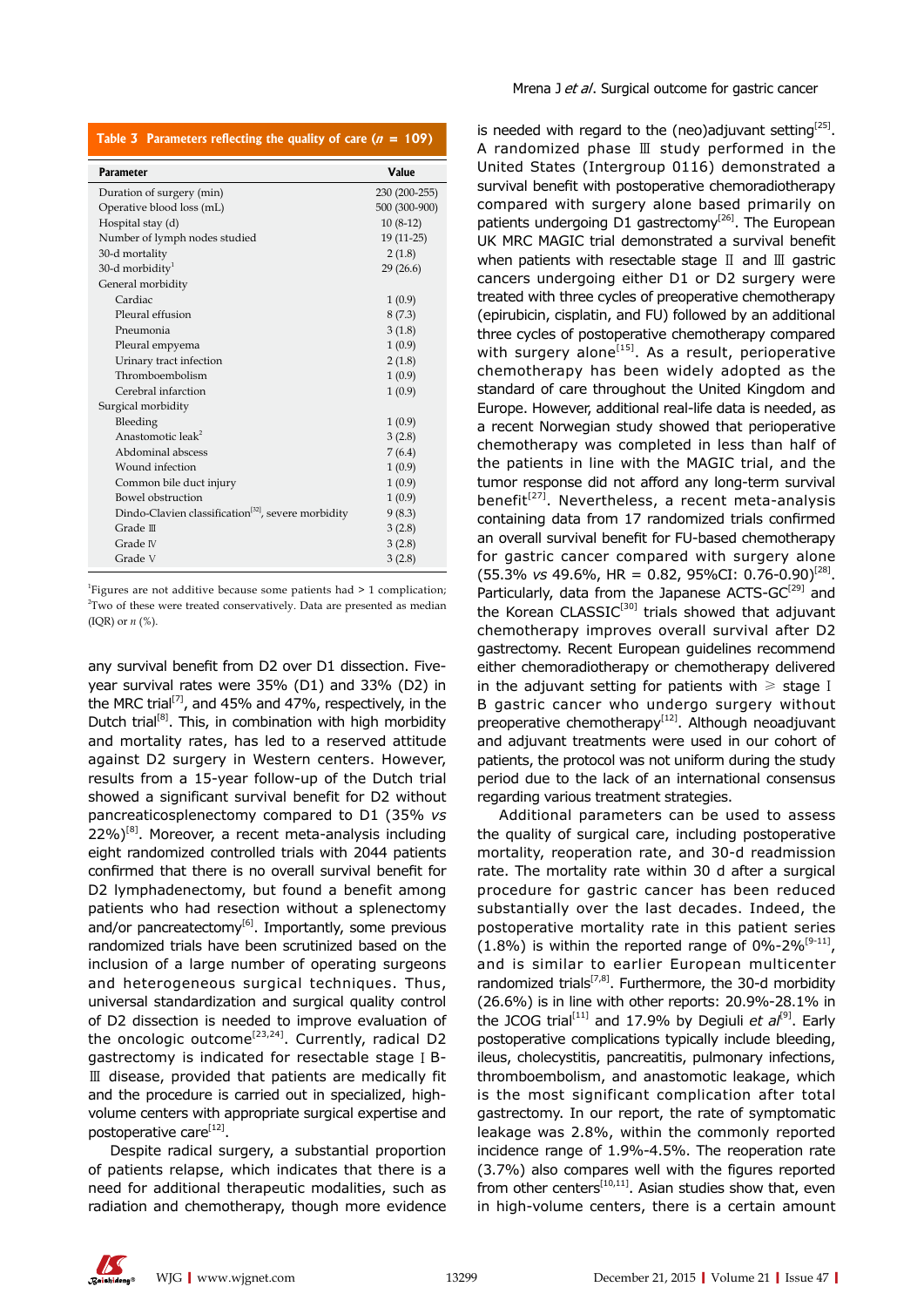of morbidity associated with major gastric surgery. Overall, the current international standards of care were well met in this series of patients treated with D2 gastrectomy and combined modality therapy for gastric cancer.

This single-center audit should be interpreted with some caution. The number of patients is relatively small due to a declining incidence of gastric cancer in Western Europe. In addition, some changes in the management were made during the study period, including the addition of multidisciplinary team meetings and some modifications in chemotherapy regimens. However, the mortality, reoperation, and local recurrence rates are low. Currently, endoscopic ultrasound can be used to determine the proximal and distal extent of the tumor and provide further assessment of the T and N stages. Moreover, laparoscopy with or without peritoneal washings for malignant cells is now recommended to exclude occult metastatic disease in all stage ⅠB-Ⅲ stomach cancers considered potentially  $resectable<sup>[31]</sup>$ .

In conclusion, the present audit indicates that D2 lymphadenectomy with pancreatic preservation and selective splenectomy is a safe surgical strategy for patients with locally advanced gastric cancer. The oncologic outcome is largely determined by the stage of the disease at presentation, which can be improved through the use of neoadjuvant and adjuvant chemotherapy regimens.

# **COMMENTS COMMENTS**

#### *Background*

Morbidity and mortality rates after D2 gastrectomy are relatively high in European randomized studies, and evidence of a long-term survival benefit has been controversial. Nevertheless, D2 lymphadenectomy has been adopted for treatment protocols for gastric cancer, despite the lack of quality audits in some countries.

#### *Research frontiers*

Asian studies show that D2-3 lymphadenectomy improves survival and can be performed with acceptable complication rates. The present study evaluates the long-term oncologic outcomes of 109 consecutive D2 gastrectomy patients with gastric adenocarcinoma at the authors' institution. Clinicopathologic factors affecting survival were assessed, and the quality of surgery was a secondary outcome measure.

#### *Innovations and breakthroughs*

The overall five-year and disease-specific survivals for the 109 patients in this cohort were 45.0% and 53.0%, respectively, which are in line with European studies. The mortality associated with D2 lymphadenectomy without routine pancreatectomy and/or splenectomy was only 1.8%, and morbidity was 26.6%. Low body mass index, advanced stage, tumor site, Lauren classification, and lymph node invasion were independent prognostic factors for poor survival.

#### *Applications*

Large randomized studies are essential for defining clinical guidelines. However, it is important to report how these guidelines are implemented in clinical practice. In this series, the Western standards for long-term oncologic outcome and quality of surgical care were well met.

#### *Peer-review*

The authors examined long-term oncologic outcome and quality of surgical care in gastric cancer patients treated with D2 lymphadenectomy without routine pancreaticosplenectomy. Clinicopathologic factors affecting survival were assessed. Their results show that in this consecutive series, survival and morbidity rates were comparable with European studies. Mortality was low. To this end, D2 gastrectomy is a safe surgical option for gastric cancer, and can be well implemented in clinical practice.

## **REFERENCES**

- 1 **Jemal A**, Bray F, Center MM, Ferlay J, Ward E, Forman D. Global cancer statistics. *CA Cancer J Clin* 2011; **61**: 69-90 [PMID: 21296855 DOI: 10.3322/caac.20107]
- 2 **Ferlay J**, Soerjomataram I, Dikshit R, Eser S, Mathers C, Rebelo M, Parkin DM, Forman D, Bray F. Cancer incidence and mortality worldwide: sources, methods and major patterns in GLOBOCAN 2012. *Int J Cancer* 2015; **136**: E359-E386 [PMID: 25220842 DOI: 10.1002/ijc.29210]
- 3 **Sasako M**. Principles of surgical treatment for curable gastric cancer. *J Clin Oncol* 2003; **21**: 274s-275s [PMID: 14645409]
- 4 **Shimada Y**. JGCA (The Japan Gastric Cancer Association). Gastric cancer treatment guidelines. *Jpn J Clin Oncol* 2004; **34**: 58 [PMID: 15061149]
- 5 **Verlato G**, Giacopuzzi S, Bencivenga M, Morgagni P, De Manzoni G. Problems faced by evidence-based medicine in evaluating lymphadenectomy for gastric cancer. *World J Gastroenterol* 2014; **20**: 12883-12891 [PMID: 25278685 DOI: 10.3748/wjg.v20. i36.12883]
- 6 **Jiang L**, Yang KH, Chen Y, Guan QL, Zhao P, Tian JH, Wang Q. Systematic review and meta-analysis of the effectiveness and safety of extended lymphadenectomy in patients with resectable gastric cancer. *Br J Surg* 2014; **101**: 595-604 [PMID: 24668465 DOI: 10.1002/bjs.9497]
- 7 **Cuschieri A**, Weeden S, Fielding J, Bancewicz J, Craven J, Joypaul V, Sydes M, Fayers P. Patient survival after D1 and D2 resections for gastric cancer: long-term results of the MRC randomized surgical trial. Surgical Co-operative Group. *Br J Cancer* 1999; **79**: 1522-1530 [PMID: 10188901]
- 8 **Songun I**, Putter H, Kranenbarg EM, Sasako M, van de Velde CJ. Surgical treatment of gastric cancer: 15-year follow-up results of the randomised nationwide Dutch D1D2 trial. *Lancet Oncol* 2010; **11**: 439-449 [PMID: 20409751 DOI: 10.1016/S1470- 2045(10)70070-X]
- **Degiuli M.** Sasako M. Ponti A. Morbidity and mortality in the Italian Gastric Cancer Study Group randomized clinical trial of D1 versus D2 resection for gastric cancer. *Br J Surg* 2010; **97**: 643-649 [PMID: 20186890 DOI: 10.1002/bjs.6936]
- 10 **Wu CW**, Hsiung CA, Lo SS, Hsieh MC, Chen JH, Li AF, Lui WY, Whang-Peng J. Nodal dissection for patients with gastric cancer: a randomised controlled trial. *Lancet Oncol* 2006; **7**: 309-315 [PMID: 16574546]
- Sasako M, Sano T, Yamamoto S, Kurokawa Y, Nashimoto A, Kurita A, Hiratsuka M, Tsujinaka T, Kinoshita T, Arai K, Yamamura Y, Okajima K. D2 lymphadenectomy alone or with para-aortic nodal dissection for gastric cancer. *N Engl J Med* 2008; **359**: 453-462 [PMID: 18669424]
- 12 **Waddell T**, Verheij M, Allum W, Cunningham D, Cervantes A, Arnold D. Gastric cancer: ESMO-ESSO-ESTRO clinical practice guidelines for diagnosis, treatment and follow-up. *Eur J Surg Oncol* 2014; **40**: 584-591 [PMID: 24685156 DOI: 10.1016/ j.ejso.2013.09.020]
- 13 **Macdonald JS**, Smalley SR, Benedetti J, Hundahl SA, Estes NC, Stemmermann GN, Haller DG, Ajani JA, Gunderson LL, Jessup JM, Martenson JA. Chemoradiotherapy after surgery compared with surgery alone for adenocarcinoma of the stomach or gastroesophageal junction. *N Engl J Med* 2001; **345**: 725-730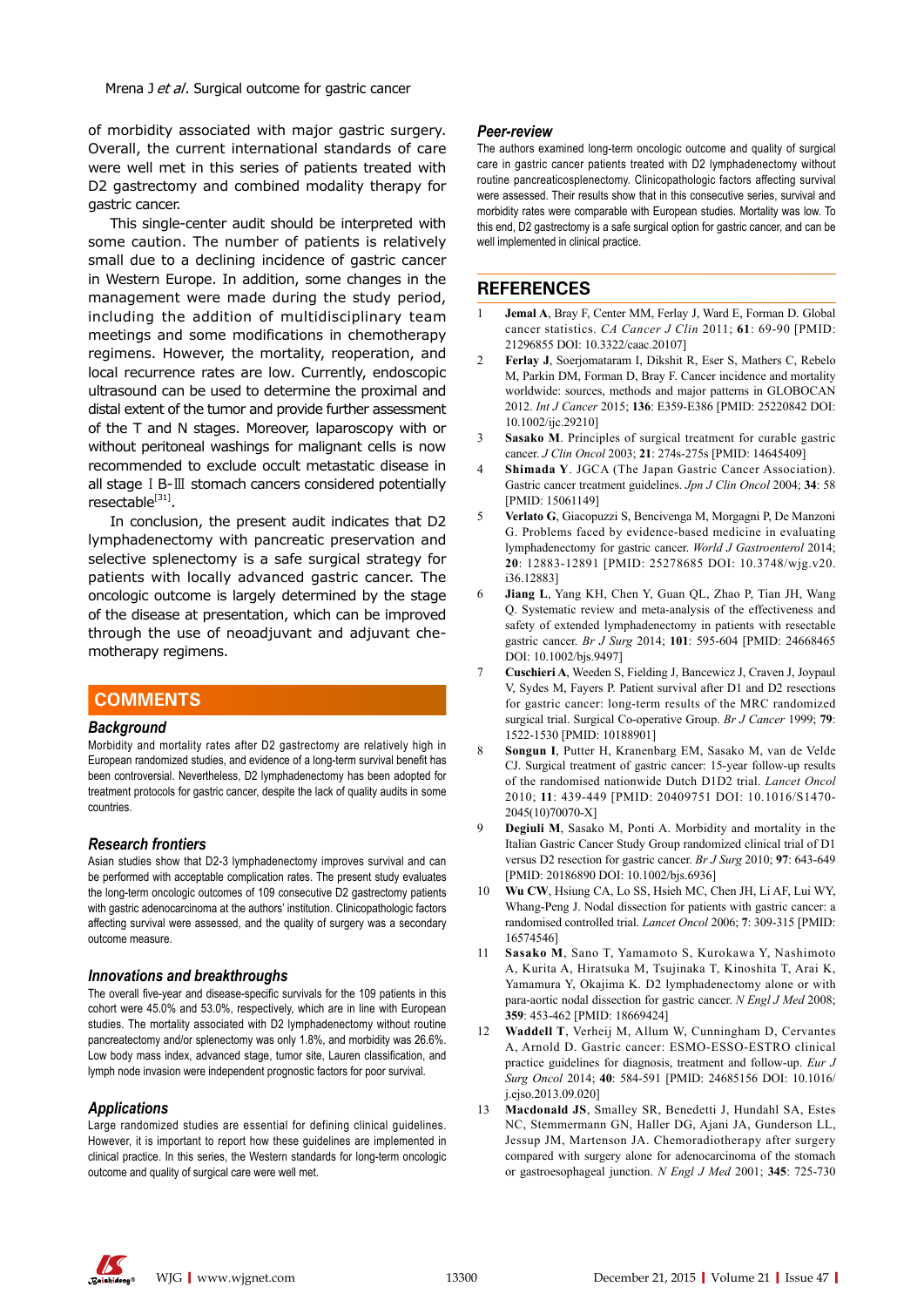[PMID: 11547741]

- 14 **Ychou M**, Boige V, Pignon JP, Conroy T, Bouché O, Lebreton G, Ducourtieux M, Bedenne L, Fabre JM, Saint-Aubert B, Genève J, Lasser P, Rougier P. Perioperative chemotherapy compared with surgery alone for resectable gastroesophageal adenocarcinoma: an FNCLCC and FFCD multicenter phase III trial. *J Clin Oncol* 2011; **29**: 1715-1721 [PMID: 21444866 DOI: 10.1200/JCO.2010.33.0597]
- 15 **Cunningham D**, Allum WH, Stenning SP, Thompson JN, Van de Velde CJ, Nicolson M, Scarffe JH, Lofts FJ, Falk SJ, Iveson TJ, Smith DB, Langley RE, Verma M, Weeden S, Chua YJ. Perioperative chemotherapy versus surgery alone for resectable gastroesophageal cancer. *N Engl J Med* 2006; **355**: 11-20 [PMID: 16822992]
- 16 **Ge L**, Wang HJ, Yin D, Lei C, Zhu JF, Cai XH, Zhang GQ. Effectiveness of 5-flurouracil-based neoadjuvant chemotherapy in locally-advanced gastric/gastroesophageal cancer: a meta-analysis. *World J Gastroenterol* 2012; **18**: 7384-7393 [PMID: 23326149 DOI: 10.3748/wjg.v18.i48.7384]
- 17 **Sayegh ME**, Sano T, Dexter S, Katai H, Fukagawa T, Sasako M. TNM and Japanese staging systems for gastric cancer: how do they coexist? *Gastric Cancer* 2004; **7**: 140-148 [PMID: 15449201]
- 18 **Sobin LH**, Wittekind C. TNM classification of malignant tumours. 6th edition. New York: Wiley-Liss, 2002
- 19 **Marchet A**, Mocellin S, Ambrosi A, Morgagni P, Garcea D, Marrelli D, Roviello F, de Manzoni G, Minicozzi A, Natalini G, De Santis F, Baiocchi L, Coniglio A, Nitti D. The ratio between metastatic and examined lymph nodes (N ratio) is an independent prognostic factor in gastric cancer regardless of the type of lymphadenectomy: results from an Italian multicentric study in 1853 patients. *Ann Surg* 2007; **245**: 543-552 [PMID: 17414602 DOI: 10.1097/01.sla.0000250423.43436.e1]
- 20 **Lauren P**. The two histological main types of gastric carcinoma: Diffuse and so-called intestinal-type carcinoma. An attempt at a histo-clinical classification. *Acta Pathol Microbiol Scand* 1965; **64**: 31-49 [PMID: 14320675]
- 21 **Yonemura Y**, Wu CC, Fukushima N, Honda I, Bandou E, Kawamura T, Kamata T, Kim BS, Matsuki N, Sawa T, Noh SH. Randomized clinical trial of D2 and extended paraaortic lymphadenectomy in patients with gastric cancer. *Int J Clin Oncol* 2008; **13**: 132-137 [PMID: 18463957 DOI: 10.1007/s10147-007-0727-1]
- 22 **Seevaratnam R**, Bocicariu A, Cardoso R, Mahar A, Kiss A, Helyer L, Law C, Coburn N. A meta-analysis of D1 versus D2 lymph node dissection. *Gastric Cancer* 2012; **15** Suppl 1: S60-S69 [PMID: 22138927 DOI: 10.1007/s10120-011-0110-9]
- 23 **Dikken JL**, van Sandick JW, Allum WH, Johansson J, Jensen LS, Putter H, Coupland VH, Wouters MW, Lemmens VE, van de Velde CJ, van der Geest LG, Larsson HJ, Cats A, Verheij M. Differences in outcomes of oesophageal and gastric cancer surgery

across Europe. *Br J Surg* 2013; **100**: 83-94 [PMID: 23180474 DOI: 10.1002/bjs.8966]

- 24 **Kim HI**, Hur H, Kim YN, Lee HJ, Kim MC, Han SU, Hyung WJ. Standardization of D2 lymphadenectomy and surgical quality control (KLASS-02-QC): a prospective, observational, multicenter study [NCT01283893]. *BMC Cancer* 2014; **14**: 209 [PMID: 24646327 DOI: 10.1186/1471-2407-14-209]
- 25 **Dikken JL**, van Sandick JW, Maurits Swellengrebel HA, Lind PA, Putter H, Jansen EP, Boot H, van Grieken NC, van de Velde CJ, Verheij M, Cats A. Neo-adjuvant chemotherapy followed by surgery and chemotherapy or by surgery and chemoradiotherapy for patients with resectable gastric cancer (CRITICS). *BMC Cancer* 2011; **11**: 329 [PMID: 21810227 DOI: 10.1186/1471-2407-11-329]
- 26 **Smalley SR**, Benedetti JK, Haller DG, Hundahl SA, Estes NC, Ajani JA, Gunderson LL, Goldman B, Martenson JA, Jessup JM, Stemmermann GN, Blanke CD, Macdonald JS. Updated analysis of SWOG-directed intergroup study 0116: a phase III trial of adjuvant radiochemotherapy versus observation after curative gastric cancer resection. *J Clin Oncol* 2012; **30**: 2327-2333 [PMID: 22585691 DOI: 10.1200/JCO.2011.36.7136]
- 27 **Bringeland EA**, Wasmuth HH, Fougner R, Mjønes P, Grønbech JE. Impact of perioperative chemotherapy on oncological outcomes after gastric cancer surgery. *Br J Surg* 2014; **101**: 1712-1720 [PMID: 25312592 DOI: 10.1002/bjs.9650]
- 28 **Paoletti X**, Oba K, Burzykowski T, Michiels S, Ohashi Y, Pignon JP, Rougier P, Sakamoto J, Sargent D, Sasako M, Van Cutsem E, Buyse M. Benefit of adjuvant chemotherapy for resectable gastric cancer: a meta-analysis. *JAMA* 2010; **303**: 1729-1737 [PMID: 20442389 DOI: 10.1001/jama.2010.534]
- 29 **Sasako M**, Sakuramoto S, Katai H, Kinoshita T, Furukawa H, Yamaguchi T, Nashimoto A, Fujii M, Nakajima T, Ohashi Y. Fiveyear outcomes of a randomized phase III trial comparing adjuvant chemotherapy with S-1 versus surgery alone in stage II or III gastric cancer. *J Clin Oncol* 2011; **29**: 4387-4393 [PMID: 22010012 DOI: 10.1200/JCO.2011.36.5908]
- Bang YJ, Kim YW, Yang HK, Chung HC, Park YK, Lee KH, Lee KW, Kim YH, Noh SI, Cho JY, Mok YJ, Kim YH, Ji J, Yeh TS, Button P, Sirzén F, Noh SH. Adjuvant capecitabine and oxaliplatin for gastric cancer after D2 gastrectomy (CLASSIC): a phase 3 open-label, randomised controlled trial. *Lancet* 2012; **379**: 315-321 [PMID: 22226517 DOI: 10.1016/S0140-6736(11)61873-4]
- 31 **Yoon H**, Lee DH. New approaches to gastric cancer staging: beyond endoscopic ultrasound, computed tomography and positron emission tomography. *World J Gastroenterol* 2014; **20**: 13783-13790 [PMID: 25320516 DOI: 10.3748/wjg.v20.i38.13783]
- 32 **Clavien PA**, Strasberg SM. Severity grading of surgical complications. *Ann Surg* 2009; **250**: 197-198 [PMID: 19638901 DOI: 10.1097/SLA.0b013e3181b6dcab]

**P- Reviewer**: Abdel-Wahab M **S- Editor**: Yu J **L- Editor**: A **E- Editor**: Liu XM